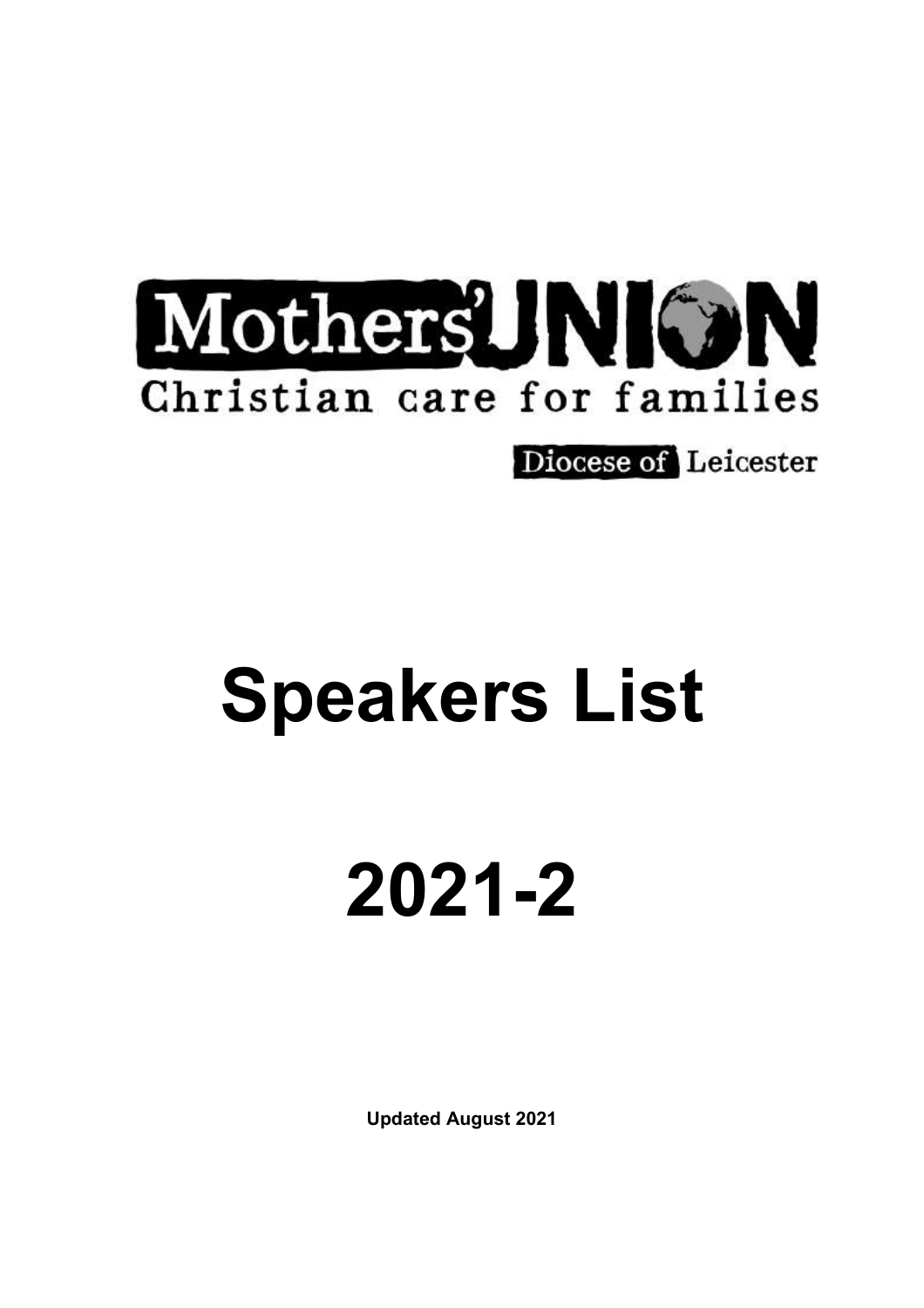## **MOTHERS' UNION SPEAKERS 2021**

## **PLEASE NOTE:**

- 1. Speakers from this list will claim their expenses from the diocese as they are covered by Mothers' Union subscriptions. Expenses for speakers not on this list should be paid by the branch.
- 2. When booking a speaker, please let them know that under charity law we are not allowed to make a donation from our funds to other charitable causes.
- 3. Please take care that your speaker's talk includes a Christian element and reflects the Aims and Objects of the Mothers' Union.
- **4.** I've tried to make any amendments that I'm aware of but I'm also conscious that some of this information may still be incorrect, may yet become subject to change, and that, following the pandemic, some speakers may still feel a little anxious about committing to coming out to the branches. However I wish you luck and God's blessings as you try to navigate your way back to regular branch meetings. Sandra.

| <b>BENNETT</b>                       | 1. | Away From It All Holidays            |
|--------------------------------------|----|--------------------------------------|
| Mr Ivan                              | 2. | Working with Young People            |
| 102 Dumbleton Avenue                 | 3. | Scouting                             |
| Leicester                            | 4. | Evangelism (as a trained evangelist) |
| LE3 2EH                              | 5. | All Age Worship - hands on session   |
| 0116 223 9730 after 4pm              |    |                                      |
| ivanbennettsaysgodlovesyou@gmail.com |    |                                      |
|                                      |    |                                      |

Mrs Pamela 2. Fashion & Faith Loughborough 5. Bowl of fruit [birdpamela@sky.com](mailto:birdpamela@sky.com)

Mrs Ruth 2. Midwifery in Nepal LE3 1PZ 0758 0089729 [ruthmfryer94@gmail.com](mailto:ruthmfryer94@gmail.com)

- **BIRD** 1. Box of Pearls
	-
- 8 Buckingham Drive 3. Passwords & Pin Numbers
- Thorpe Acre **4.** Whispers and Secrets meditation
	-
- LE11 4TE 6. Encounters for Lent
- 01509 218082 7. Taking it for granted.
- **FRYER** 1. The Fair-trade Difference
	-
- 7 May Close 3. God in the muddle and the mess my experience Leicester **Leicester CELC 12018-19.** Conservation and divorce in 2018-19.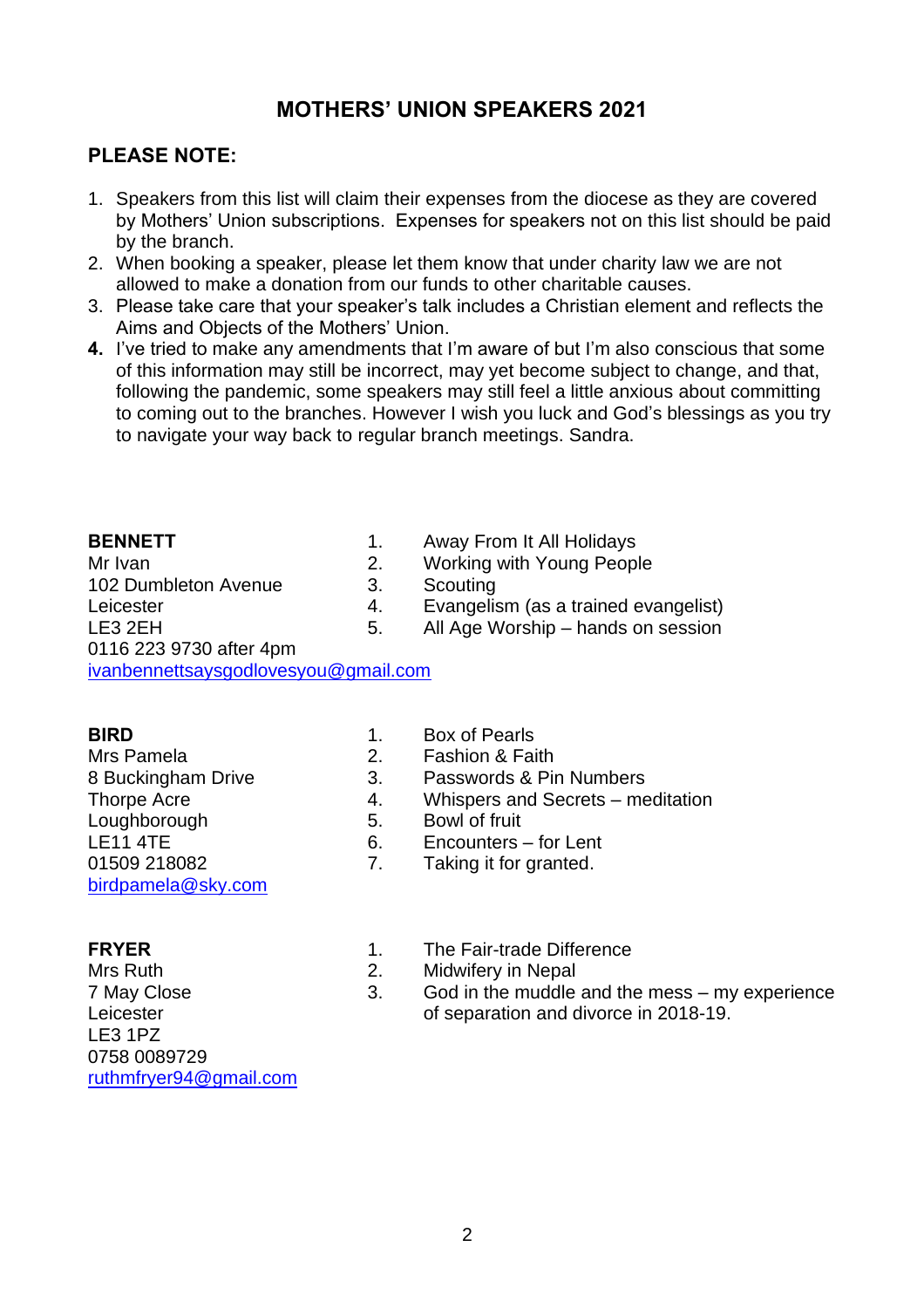## **GRANT** A Helping Hand **Martin** Leics LE8 8TP 00162402803 [treasurer@remapleics.org.uk](mailto:treasurer@remapleics.org.uk)

*13 Ainsdale Leicestershire &* Rutland **REMAP** Fleckney *Retired Engineers Making Anything Possible*

**HARVEY 1. New – One for the pot. Rev Pamela 2. What's in a name? Leics LE3 8DB 5, Paperchain**

- **72 Chestnut Road 3. Cruising in the Caribbean.**
- **Glenfield 4. Round the world in 30minutes.**
	-
	- **6, Advent/Christmas/Lent/Easter**

[pamela.harvey@mypostoffice.co.uk](mailto:pamela.harvey@mypostoffice.co.uk)

## **HEATH Julie Ann is taking a break for this year but hopes**  Rev Julie-Ann **to return next year**

Australia

01530 271678

- 
- **KERR** 1. Why I am a Lay Reader Personal Testimony
- Dr Glennys 2. Women in the Bible<br>4 Tellis Place 3. Convicts & Converts 3. Convicts & Converts - Christian work in
- Measham 4. In the steps of St Paul a holiday in Malta
- Swadlincote 5. "He is Not Here" Lent / Easter Message
- DE12 7GZ 6. To the Saints who live in…….

[stanandglennys@stanleykerr.f9.co.uk](mailto:stanandglennys@stanleykerr.f9.co.uk) *Available most times. Willing to speak at short notice if available. No dark evenings. Distance no object. N.B. Wheelchair user, needs access with no steps.*

**KIRKHAM** 1. 1940 and all that!

Mrs Jan 124 Main Street Ratby Leicester LE6 0LL 01162 392928 [jandjkirkham@btinternet.com](mailto:jandjkirkham@btinternet.com)

Mrs Rose Marie **commitments.**

## **MANNING Rose Marie has retired as a speaker due to family**

- **NYE** 1. MU What do we stand for?
- Wendy 2. With love from me to you a history of greetings Queniborough cards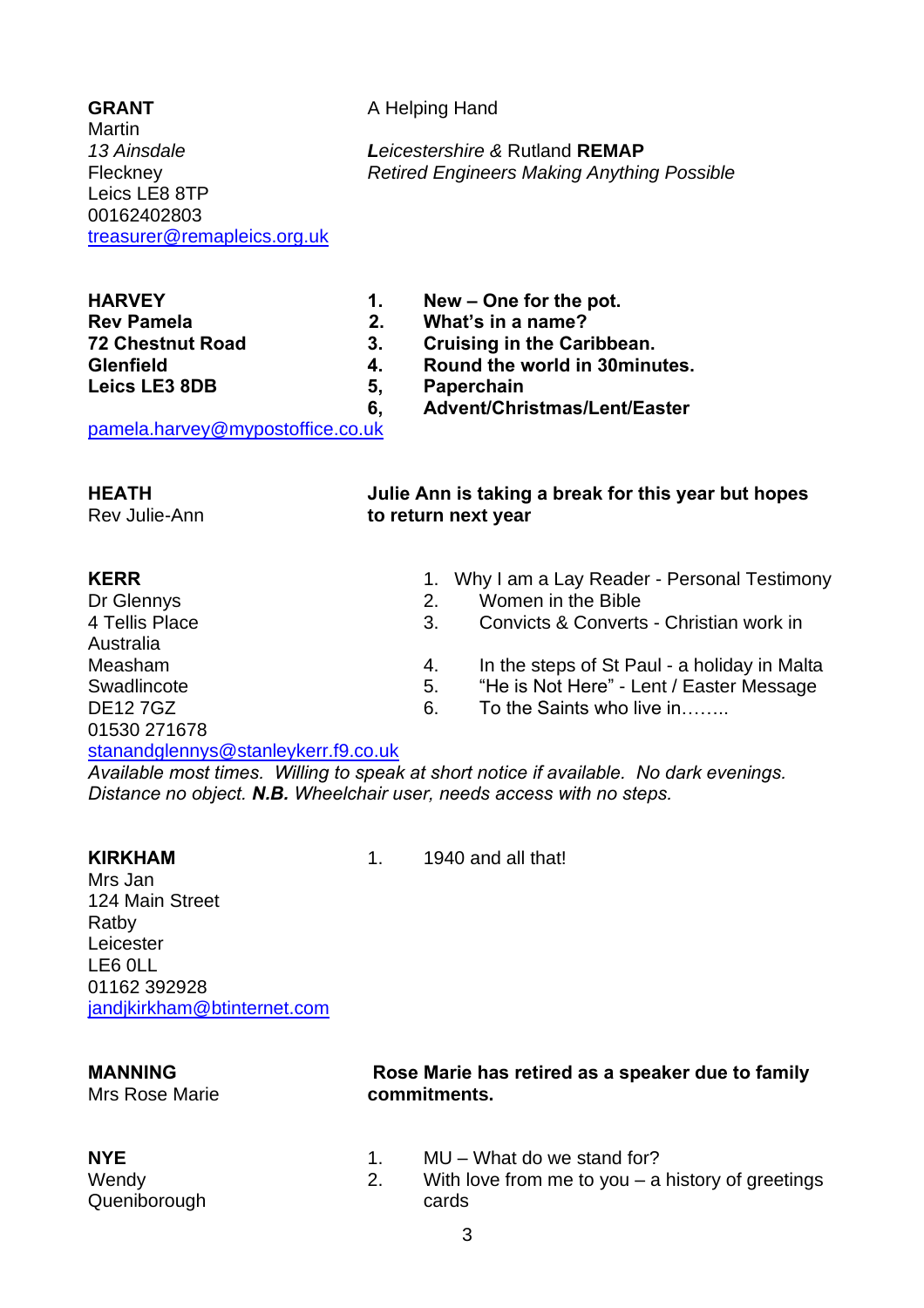[wendybob27@gmail.com](mailto:wendybob27@gmail.com) memories

- 0116 2605601 3. My box of memories: how small things hold big
	- 5. Beside the Seaside
	- 6. Jesus the Bread of Life
	- 7. Let us pray how and where, writing our own<br>8. Legends, Customs and traditions and the stori
	- Legends, Customs and traditions and the stories behind them.
	- 8. "Christmas Celebrations" at home and around the world.

- **POOLE** 2.1. Church or Civil Rule or Rumour!
- Mrs Linda 15 Curzon Avenue 2. Amish way of life Birstall 3. Mothers Union Today– Changes and Challenges Leicester LE4 4AE 0116 2673435 [linda.poole25@gmail.com](mailto:linda.poole25@gmail.com)

*Available for short notice bookings*

### Miss Margaret 2. The 23<sup>rd</sup> Psalm (illustrated meditation)<br>29 Grangefields Drive 3. MU Theme for the year 29 Grangefields Drive 3. Rothley **4.** Any topic related to MU Leicester 5. The Mid-day Prayer LE7 7ND 6. Slavery in our time 0116 2302932 [margaretrouse123@btinternet.com](mailto:margaretrouse123@btinternet.com) *Subject to availability of transport*

76 Kings Avenue MU LE11 5HY

[radoc239@gmail.com](mailto:radoc239@gmail.com) church

- **ROUSE** 1. Banners a short history with reference to MU
	-
	-
	-
	-
	-
- **SPENCER** 1. Admission into MU an African perspective
- Dr Codra 2. Pure women ministry the church expectation of
- Loughborough 3. MU the backbone of the church in Africa
- 01509 767042 4. Mentoring on the spiritual journey.
	- 5. Bringing up children in the Christian faith and
	- 6. Being a Mothers Union Ambassador
	- 7. Involving the church in Mothers Union work

### **OTHER SPEAKERS TO CONSIDER:**

**COMMUNITY POLICE** contact your local community police officer for a speaker on personal safety